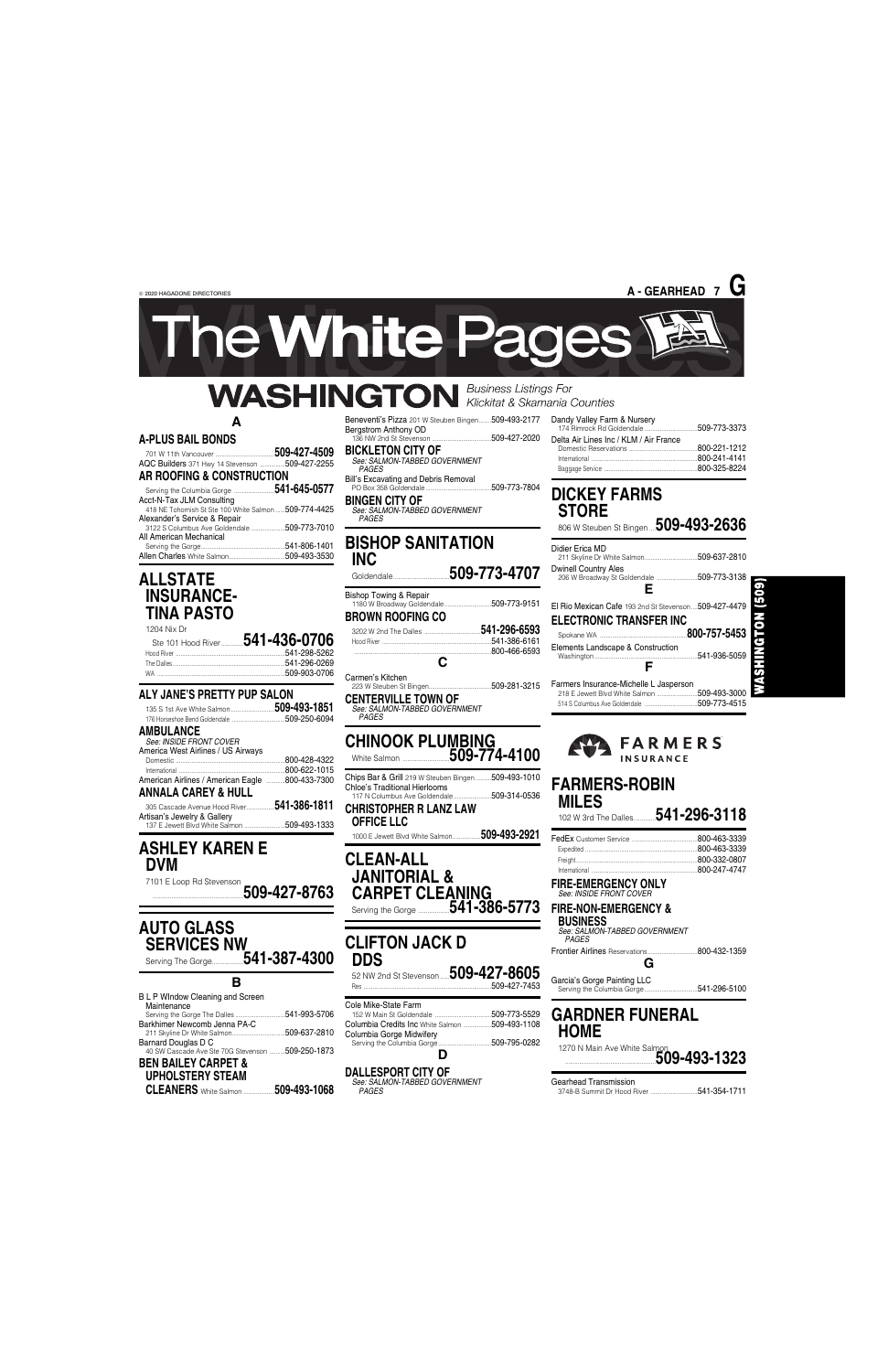© 2022 HAGADONE DIRECTORIES

**KIWI FENCE**

**CONTRACTORS LLC**

*PAGES* Northwest Fiberglass & Refinishing Serving the Columbia Gorge..................................541-354-9924 **O OGDEN JAMES R** 103 W Main Goldendale........**509-773-4114** ž

**M**

........................................................................................509-427-7008 ........................................................................................888-268-5777

#### **GOLDEN PHOTO SERVICES** 105 W Main Goldendale........**509-772-2717 GOLDENDALE CITY OF** *See: SALMON-TABBED GOVERNMENT PAGES* **GOLDENDALE VETERINARY CLINIC** 1810 S Roosevelt St Goldendale WA......................**509-773-0369** Gonzalez Mexican Restaurant 107A W Humbolt St Bingen ....................................509-637-4048 **GORGE ELECTRIC INC** 1450 Tucker Rd Hood River ............................**541-386-2468** Gorge Ink 176 E Jewett Blvd White Salmon........509-493-1067 **GORGE PORTABLE SANITATION INC** Serving the Colunbia Gorge ................**541-352-6069 GOVERNMENT LISTINGS** *See: SALMON-TABBED GOVERNMENT PAGES* Grace Baptist Church 1280 W Jewett Blvd White Salmon ......................509-493-2597 Grade Worx Serving the Gorge..............................509-772-2668 **H HAGADONE DIRECTORIES** ..............................................................**208-667-8744** Fax ..................................................................................208-765-2616 **HIRE ELECTRIC INC** 2700 W 2nd The Dalles..........**541-296-5574** Hood River ................................................................**541-386-5574** Hull Donald W 305 Cascade Avenue Hood River ........................541-386-1811 **J** Jenkins Felton 107 Dogwood Ln White Salmon ............................509-281-3217 **K** Keightley James & Carol 150 Sleepy Hollow Rd White Salmon ..................509-493-3403 Lambert Seth DO 211 Skyline Dr White Salmon..................................509-637-2810 **LANZ CHRISTOPHER R ATTORNEY** 1000 E Jewett Blvd White Salmon..................**509-493-2921 LAURELBROOK** 1270 N Main Ave White Salmon ..........................................................**541-490-0342** Lindhe Insurance 106 East Main Street Goldendale ........................509-773-3339 Lube Brothers 126 E Broadway St Goldendale ............................509-250-2008 Margie's Pot Shop LLC 405 E Steuben St Bingen ........................................509-493-0441 **MCCOY-HOLLISTON INSURANCE** 1001 E Jewett Blvd White Salmon..................**509-493-2266 MEDICAL EMERGENCY** *See: INSIDE FRONT COVER* **MEDICAL-NON-EMERGENCY & BUSINESS G 8 GOLDEN - ROB'S**

*See: SALMON-TABBED GOVERNMENT PAGES* **MELLOW ELECTRIC LLC**

Serving the Gorge ....................**541-490-2464**

Mortweet Richard 30 Portage Dr PO Box 241 N Bonneville ............509-427-7164 Mt Adams Elks Lodge #1868 124 NE Church Ave White Salmon ......................509-493-1868 Murdock Mini Storage

#### 8180 Hwy 14 Dallesport ..........................................541-993-8180 **N**

**N BONNEVILLE CITY OF** *See: SALMON-TABBED GOVERNMENT*

*PAGES*

**NORTH BONNEVILLE CITY OF** *See: SALMON-TABBED GOVERNMENT*

**OREGON**



 $\mathbf{r}$ 

| Serving the Columbia Gorge<br>$1541 - 993 - 6529$                                    | <b>EQUIPMENT</b><br><b>COMPANY INC</b>                               | $M$ $\cap$ li $\cap$ liite $\cup$ v ivi<br>1810 S Roosevelt St<br>509-773-0369<br>Goldendale WA |
|--------------------------------------------------------------------------------------|----------------------------------------------------------------------|-------------------------------------------------------------------------------------------------|
| <b>KLICKITAT COUNTY</b><br>See: SALMON TABBED GOVERNMENT<br><b>PAGES-COUNTY GOVT</b> | 1505 W 1st St The Dalles $\mathbf{\bar{5}41\text{-}296\text{-}2915}$ | Rapid Readymix Co<br>.509-773-5919<br>740 Railroad Ave Goldendale                               |
| 509-250-0616<br>Kubler E 825 Maple Dr Goldendale.                                    | <b>PACO'S TIRE SERVICE LLC</b>                                       | Riley Brothers Inc Goldendale<br>.509-773-5890<br>Rob's Speed Shop                              |
| La Placita 118 W Main St Goldendale.<br>.509-773-0542                                | 509-637-2534<br>118 NE Nickols St White Salmon                       | .509-261-1220<br>703 S Columbus Goldendale                                                      |

Pathfinder Real Estate Services

1030 E Jewett Blvd White Salmon ........................509-637-3997

Peck Drilling LLC

3615 S Columbus Ave Goldendale ......................509-773-4085

**PEREZ COLLISION**

835 S Columbus Ave Goldendale

**REPAIR**

..........................................................**509-773-1950**

Phase II Electric Serving WA ................................206-949-8317

## **PIONEER SURVEYING & ENGINEERING INC**

125 Simcoe Drive Goldendale................................**509-773-4945**

**POLICE EMERGENCIES ONLY** *See: INSIDE FRONT COVER*

#### **POLICE-NON-EMERGENCIES & BUSINESS**

*See: SALMON-TABBED GOVERNMENT PAGES*

Portside Chiropractic 40 SW Cascade Ave Ste 70G Stevenson ..........509-250-1870

**POST OFFICES** *See: SALMON TABBED GOVERNMENT PAGES-US GOVT* ProActive Pest Control

Serving The Columbia Gorge ................................509-427-3441 Professional Pavers and Construction 1445 Barker Rd Hood River....................................541-386-1227

# **PRONTO PLUMBING**

Day or Night We Fix it Right

- ..........................................................**509-493-1124** .541-490-0463
- Or ....................................................................................541-387-6767

**PROPER PLUMBING SOLUTIONS**

Serving the Gorge ..............................................**509-773-2123**

**PUBLIC SCHOOLS**

*See: SALMON TABBED GOVERNMENT*

*PAGES-PUBLIC SCHOOLS*

**R**

**RANDALL MARIANNE DVM**